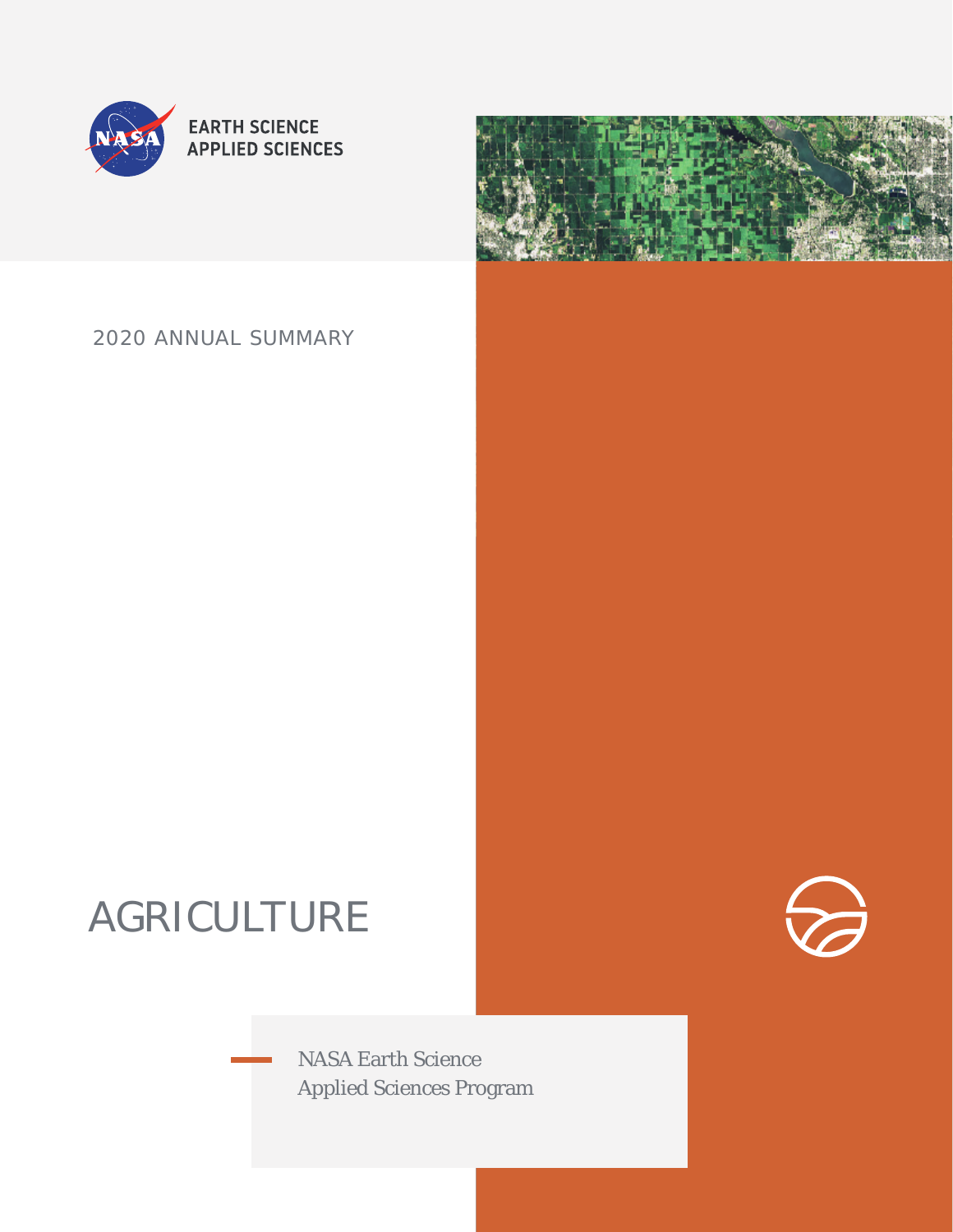# 2020 Annual Summary for the **Applied Sciences Agriculture Application Area**

## **Table of Contents**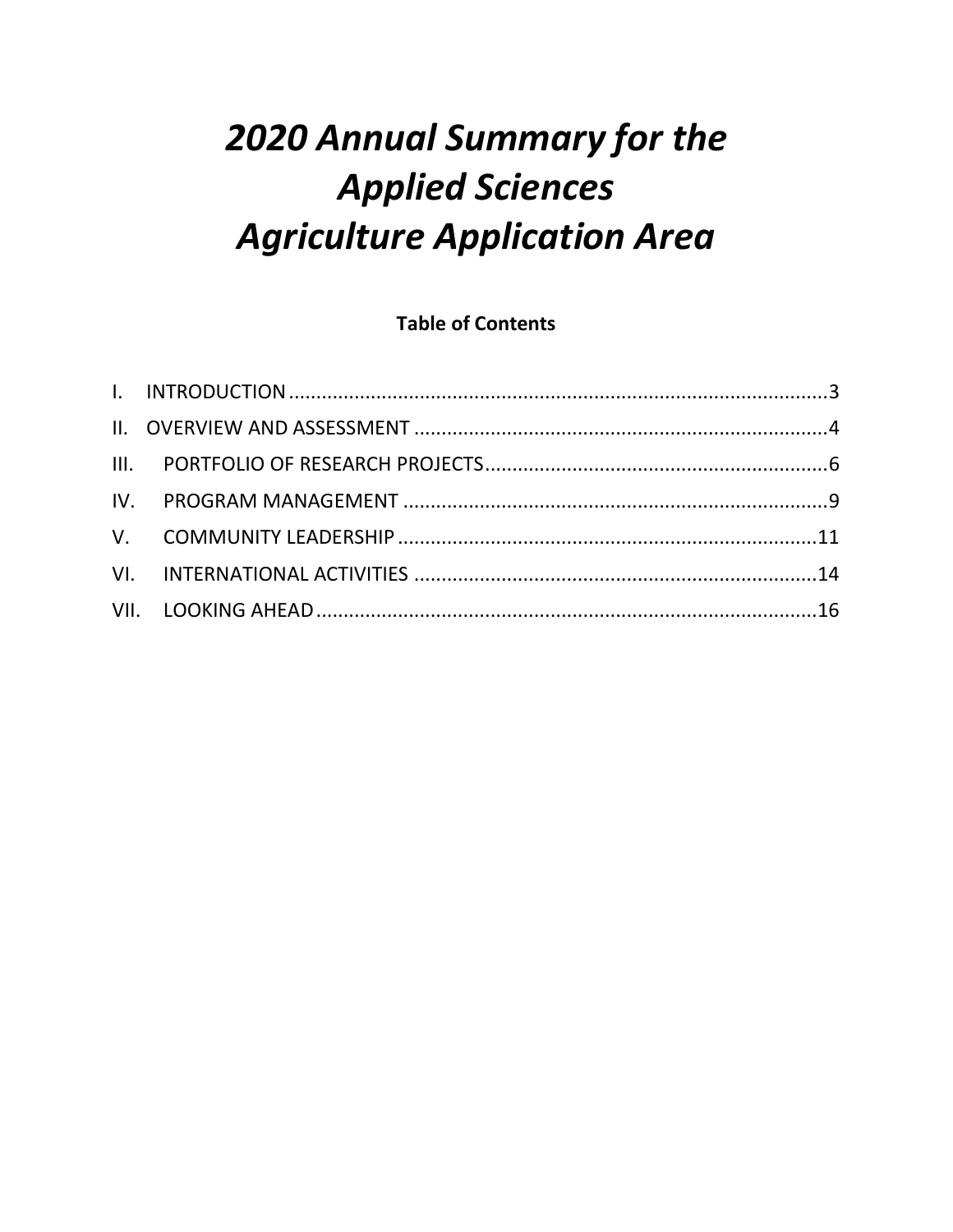## **ACRONYM LIST**

| AMA             | Agricultural Monitoring in the Americas                    |
|-----------------|------------------------------------------------------------|
| <b>AMIS</b>     | Agricultural Market Information System                     |
| <b>CEOS</b>     | <b>Committee On Earth Observation Satellites</b>           |
| <b>CHIRPS</b>   | Climate Hazards Group Infrared Precipitation With Stations |
| <b>CIMMYT</b>   | International Maize and Wheat Improvement Center           |
| COVID           | Corona Virus Disease                                       |
| EO              | <b>Earth Observation</b>                                   |
| EO-FARM         | Earth Observations For Field Level Agricultural Resource   |
|                 | <b>Mapping</b>                                             |
| EOS             | Earth Observing System                                     |
| <b>ESA</b>      | <b>European Space Agency</b>                               |
| <b>FAO</b>      | Food And Agriculture Organization                          |
| <b>FEWS NET</b> | Famine Early Warning Systems Network                       |
| <b>GEFS</b>     | Global Ensemble Forecast System                            |
| <b>GEO</b>      | <b>Group On Earth Observations</b>                         |
| <b>GEOCIF</b>   | Global Earth Observations For Crop Inventory Forecasting   |
| <b>GEOGLAM</b>  | Group On Earth Observations Global Agricultural Monitoring |
|                 | Initiative                                                 |
| <b>GLAD</b>     | <b>Global Land Analysis and Discovery</b>                  |
| <b>GLAM</b>     | <b>Global Agricultural Monitoring</b>                      |
| <b>HLT</b>      | Harvest Leadership Team                                    |
| <b>ISRO</b>     | Indian Space Research Organization                         |
| <b>JAXA</b>     | Japan Aerospace Exploration Agency                         |
| <b>LANCE</b>    | Land Atmosphere Near real-time Capability for Earth        |
|                 | Observing System (EOS)                                     |
| <b>LDAS</b>     | Land Data Assimilation Systems                             |
| <b>MODIS</b>    | Moderate Resolution Imaging Spectroradiometer              |
| <b>MOU</b>      | Memorandum Of Understanding                                |
| <b>NASA</b>     | National Aeronautics and Space Administration              |
| <b>NISAR</b>    | NASA- Indian Space Research Organization (ISRO) Synthetic  |
|                 | Aperture Radar                                             |
| <b>PPP</b>      | <b>Public-Private Partnerships</b>                         |
| <b>RAPS</b>     | Rapid Action for Policy Support                            |
| <b>RCMRD</b>    | Regional Centre for Mapping of Resources for Development   |
| SAP             | <b>Systems Applications and Products</b>                   |
| SAR             | Synthetic Aperture Radar                                   |
| SARA            | Sustainable And Regenerative Agriculture                   |
| <b>TAC</b>      | <b>Technical Advisory Committee</b>                        |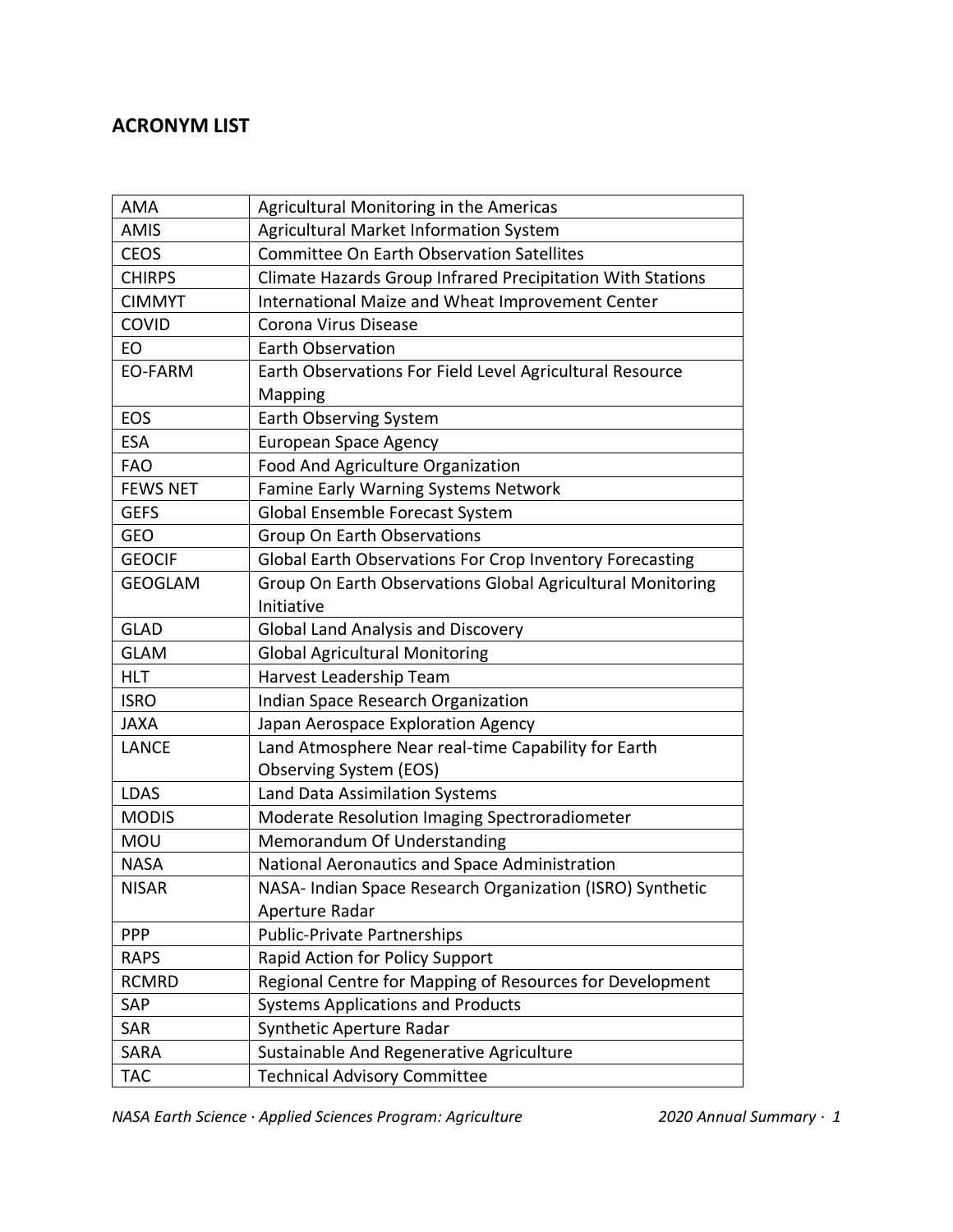| <b>UMD</b>   | University of Maryland                             |
|--------------|----------------------------------------------------|
| <b>USAID</b> | United States Agency for International Development |
| <b>USDA</b>  | United States Department of Agriculture            |
| <b>VIIRS</b> | Visible Infrared Imaging Radiometer Suite          |
| <b>WFP</b>   | World Food Programme                               |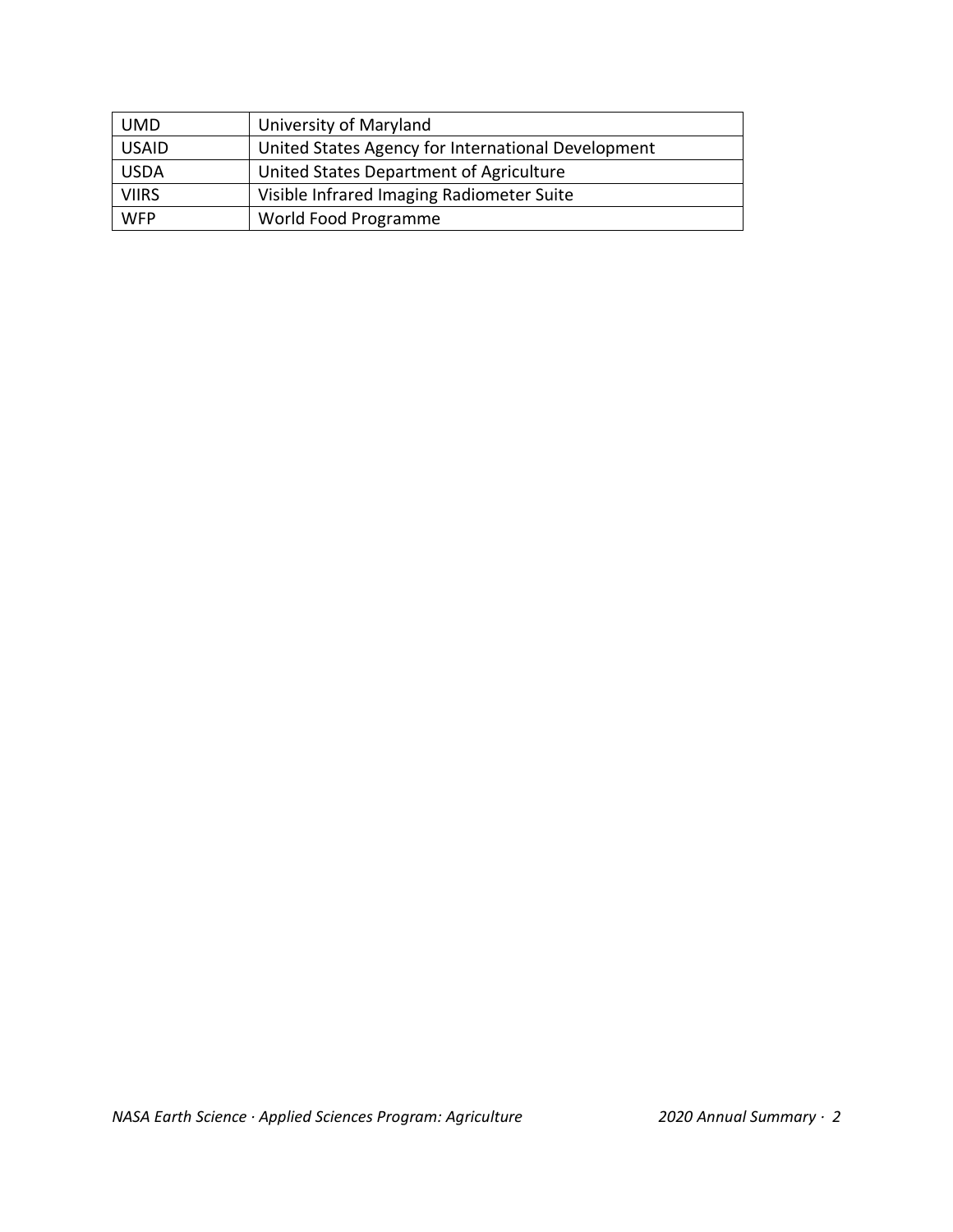# **I. INTRODUCTION**

<span id="page-4-0"></span>The Earth Science Division's Applied Sciences Program promotes efforts to discover and demonstrate innovative and practical uses of Earth observations. The program funds appliedscience research and applications projects to enable near-term uses of Earth observations, formulate new applications, integrate Earth observations and related products in practitioners' decision-making, and transfer the applications to stakeholders. The projects are carried out in partnership with public- and private-sector organizations to achieve sustained use and sustained benefits from Earth observations.

The Applied Sciences Program's applications themes are currently focused on five of the eight Societal Benefit Areas (SBAs) of the interagency Group on Earth Observations (GEO): Agriculture Disasters, Ecological Forecasting, Health (including Air Quality), and Water Resources.<sup>1</sup> The program assesses climate-related influences and impacts within each of these themes and includes cross-cutting elements such as Capacity Building.

This annual summary highlights the accomplishments and management of the Agriculture application area throughout 2020.

## *Agriculture*

National Aeronautics and Space Administration (NASA) activities related to agriculture are wide and diverse. NASA has been using satellite information to contribute to the field of agriculture for decades. NASA sustained its longstanding relationships with the U.S. Department of Agriculture (USDA) and many international organizations throughout 2020. To monitor agricultural systems, NASA utilizes satellite observations to assess a wide variety of geophysical and biophysical parameters including precipitation, temperature, evapotranspiration, soil moisture, and vegetation health.

In 2017, the Applied Sciences Program established NASA Harvest, a consortium between NASA and the University of Maryland that focuses on the use and application of Earth observations to support informed decision-making processes in the fields of agriculture and food security.

 $1$  The eight USGEO SBAs are Agriculture, Disasters, Ecosystems, Energy, Health, Infrastructure and Transportation, Urban Sustainability, and Water.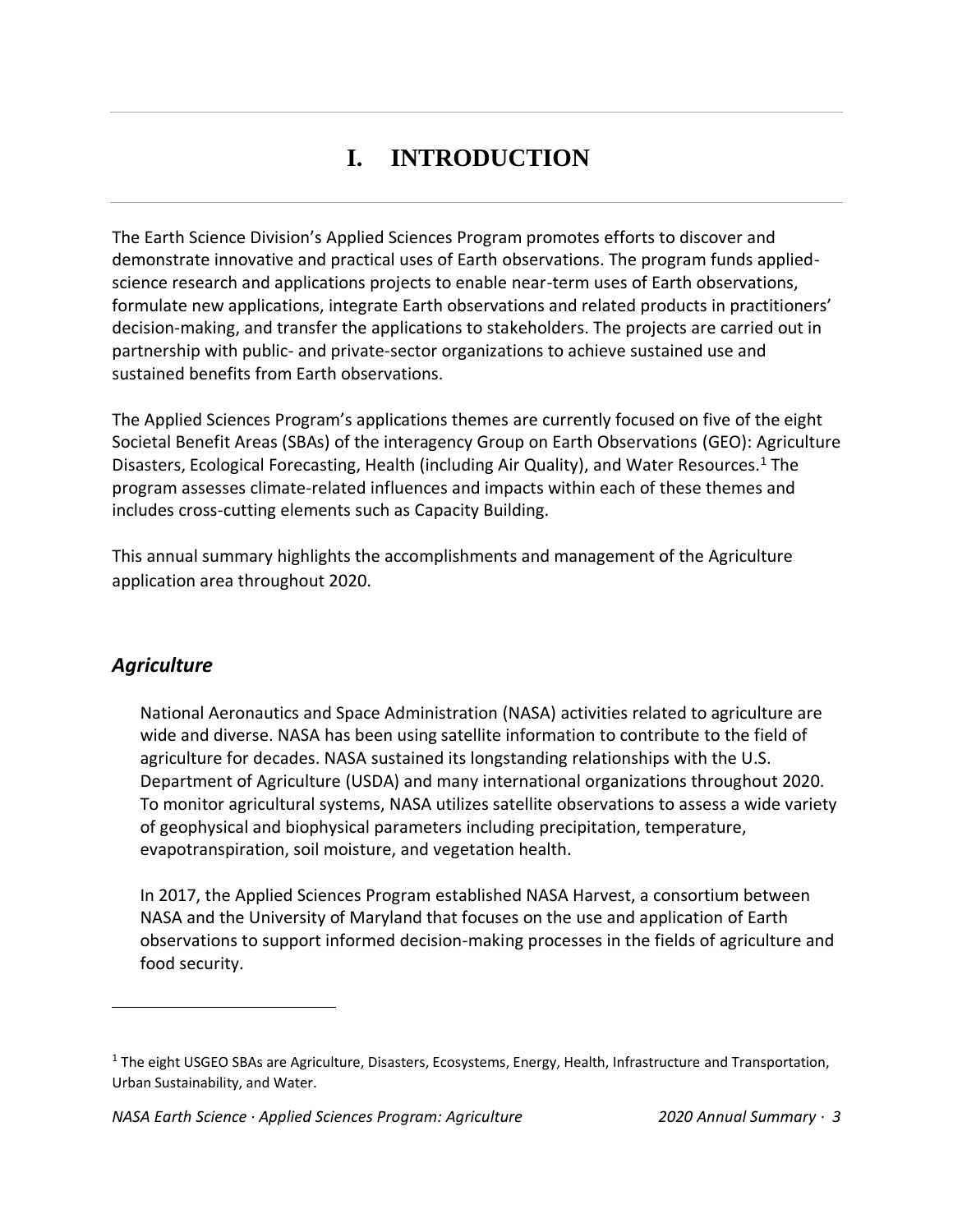#### *NASA Harvest*

NASA Harvest aims to enhance the adoption of Earth observations by decision-makers and policymakers in the realms of food security and agriculture by advancing the state of the science of agricultural monitoring and transitioning novel methods into operational use. It is a dynamic and agile program supported by over forty leaders in the fields of agriculture and Earth science from public, private, nongovernmental, intergovernmental, and humanitarian sectors. The priorities, needs, and challenges of end users from multiple fields drive the program to invest in Earth Observation (EO) data access and utilization technologies geared toward improving the derivation of agricultural information and its provision to end users. By empowering end user organizations to derive and/or access the timely, synoptic, objective, and repeatable EO-based information that they critically need to act or react to a dynamic food system, the program aims to strengthen food security and human resiliency while decreasing market volatility and human vulnerability to food system shocks. The NASA Harvest Program objectives include the following:

- Enable and advance use of Earth observations by domestic and international organizations (public and private) to benefit food security and agriculture
- Encourage coordination among agriculture programs and projects via a consortium of partners
- Integrate and promote NASA's agriculture and food security activities
- Improve and promote application-ready research methods and tools both domestically and abroad
- Transition research to operational use
- Build a "community of practice" for Earth observations in agriculture

## **II. OVERVIEW AND ASSESSMENT**

#### <span id="page-5-0"></span>*Overview*

Despite the challenges caused by the global pandemic, 2020 was an active year for the Agriculture application area. NASA Harvest provided leadership to enable the Corona Virus Disease-19 (COVID-19) Trilateral (NASA, European Space Agency [ESA], and Japan Aerospace Exploration Agency [JAXA]) Dashboard for agriculture. NASA Harvest provided both sitespecific data products such as a rapid-response cropping information for Togo and GEO Global Agricultural Monitoring (GEOGLAM) products. This success led to the development of a specific NASA Harvest COVID-19 Dashboard. NASA signed a Memorandum of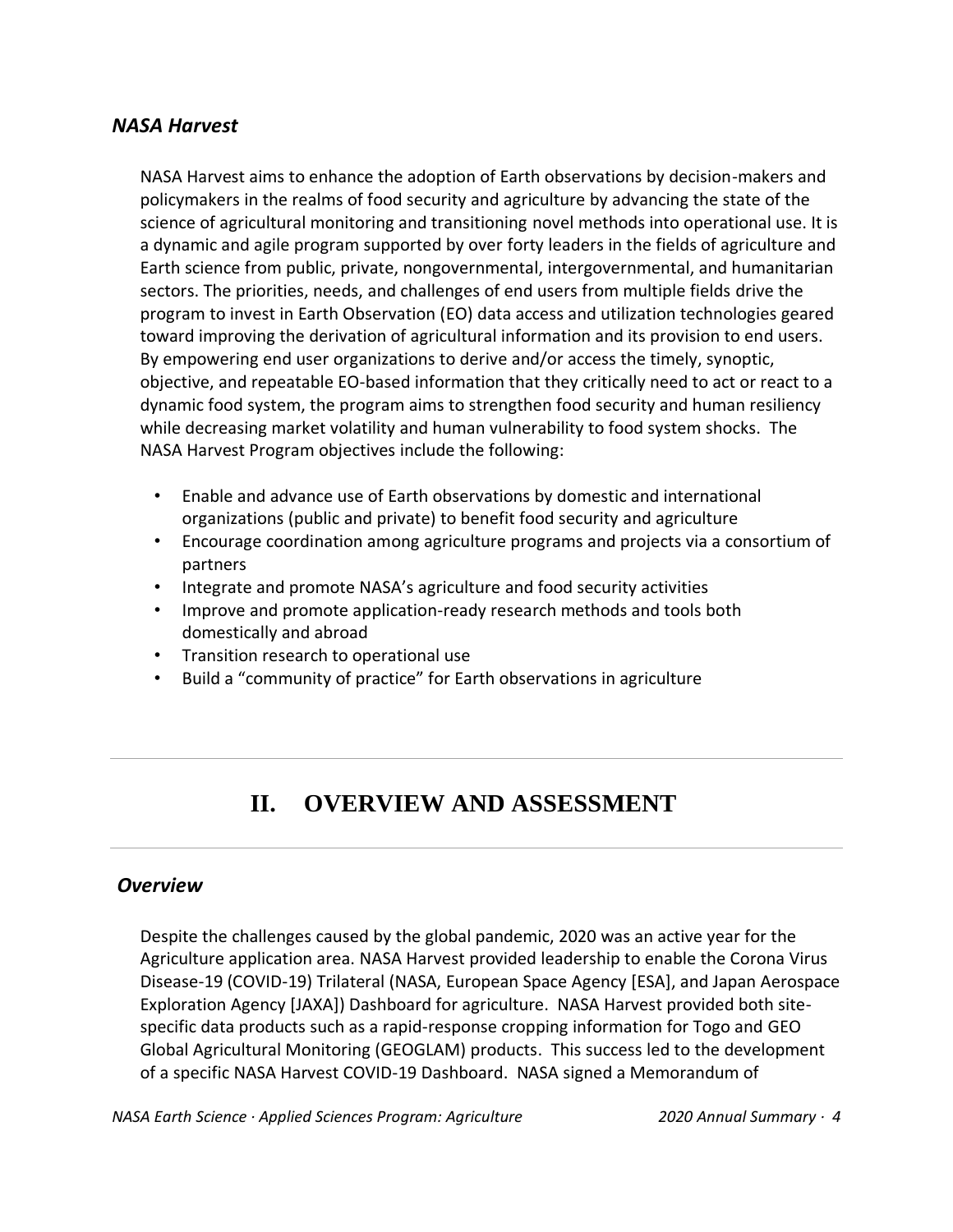Understanding (MOU) with the USDA to encourage, facilitate, and support collaborations and synergistic initiatives. NASA and USDA have maintained a steady and active partnership since the 1970s. This recent MOU recognized the growing need for Earth observations to address agriculture and food security challenges. In 2020 USDA senior leaders initiated discussions with NASA on an approach to establish active engagements with NASA across USDA mission areas.

Another key challenge the Agriculture application area faces is balancing a vigorous domestic strategy while maintaining a leadership role in global agriculture monitoring. NASA Harvest's Sustainable and Regenerative Agriculture (SARA) Initiative was designed to encourage industry to invest in the development of common yardsticks for sustainable and regenerative agriculture. The SARA initiative includes a public-private partnership component focused on U.S. agriculture.

The Agriculture application area has an established foundation and tremendous capabilities within NASA and the Earth observation industry. 2020 was certainly a challenge but it clearly demonstrated the need for better and more information on global agriculture and the global flow of agriculture commodities. The Agriculture application area is wellpositioned to address these current and future challenges.

### *2020 Program Assessment*

The impacts of COVID-19 were devastating to humanity and affected science advancements and research. Many team members experienced work delays, shifting responsibilities at work and at home, and even the illness of themselves, family, and colleagues. In the absence of on-the-ground data collection, the Agriculture application area was able to step up and use remote sensing to fill the gaps caused by COVID-19. NASA Harvest worked with country governments to provide remotely sensed information on crops.

- Dry conditions in 2020 and export restrictions early on in the COVID-19 pandemic increased uncertainty regarding wheat crop yield. NASA Harvest quickly produced early and accurate estimates of Russia's wheat crop yields in the key growing region. Russia is the largest wheat exporter and critical to market stability.
- Given constraints in field access due to COVID-19 restrictions, the United States Agency for International Development (USAID) Famine Early Warning Systems Network (FEWS NET) conducted a 'virtual crop tour.' As part of this effort, NASA Harvest supported an assessment of planted area change due to the pandemic in selected pilot areas in Ethiopia and Sudan.
- NASA Harvest provided data for the NASA Harvest COVID-19 Dashboard and the COVID-19 Trilateral EO Dashboard. The dashboards included Harvest's quickresponse, national-scale, 10-m map of Togolese croplands that helped the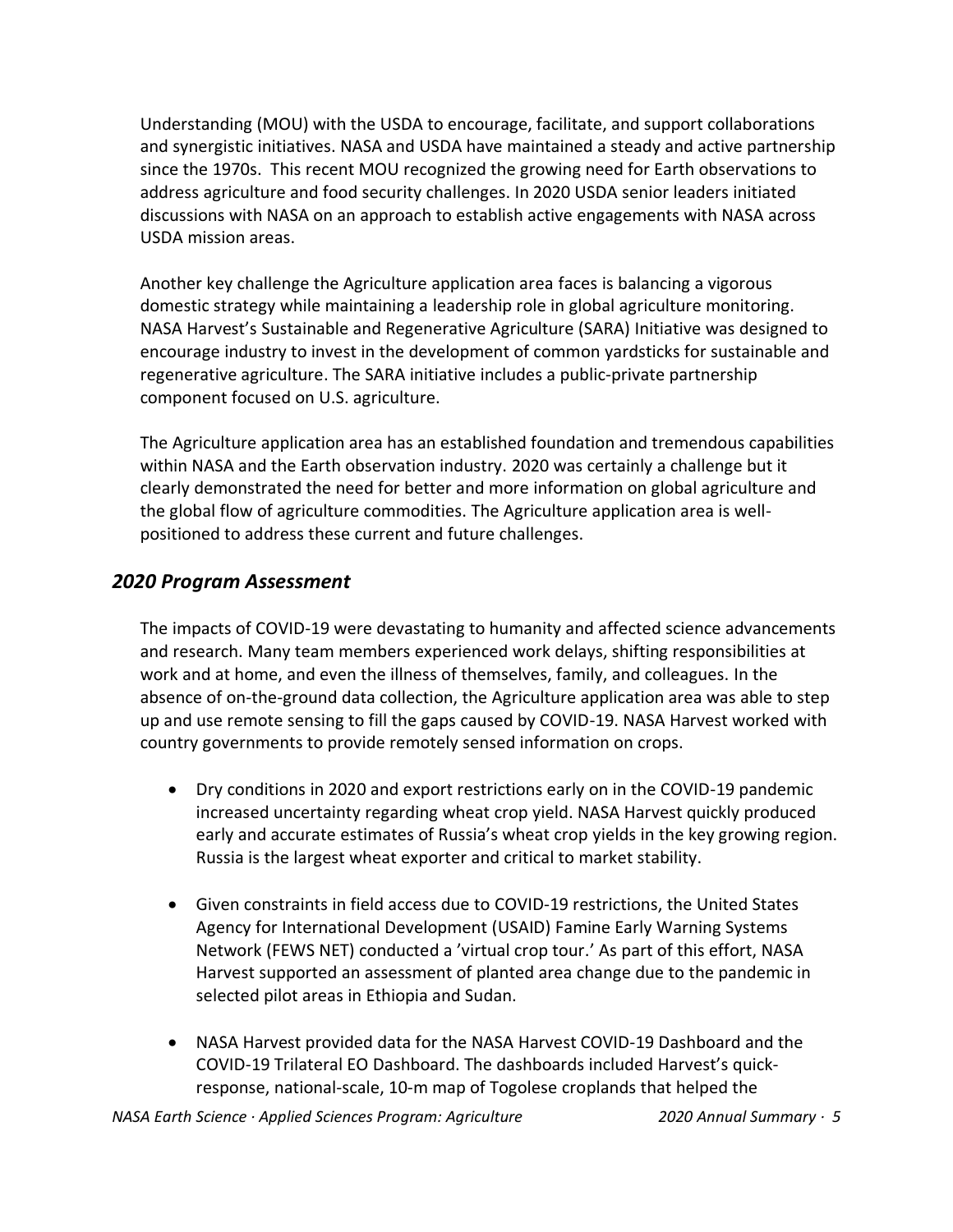Agriculture Ministry implement a COVID-19 response loan program for farmers. The dashboard also integrated global crop conditions as an agricultural indicator using data from the GEOGLAM Crop Monitor website.

• The Agriculture application area produced a portal to monitor the impacts of COVID-19 on agricultural supply chains and markets. The portal provides access to machinelearning applications for analyzing commodity crops in the U.S. and Russia in the wake of COVID-19 restrictions on movement.

Despite the challenges of 2020, the Agriculture application area made several gains. 2020 was a year for growing collaborations and partnerships. NASA and USDA signed a Memorandum of Understanding, NASA began a partnership with Mercy Corps' AgriFin Program on climate-smart agriculture, and NASA Harvest established the SARA initiative connecting NASA capabilities with the U.S. domestic private agriculture sector.

In 2021, NASA Harvest will aim to strengthen ties with NASA centers and other NASA programs to connect relevant EO capabilities with potential users. NASA Harvest will also endeavor to increase domestic use of Earth observations and further connect its private industry counterparts with EO through the new SARA initiative.

## <span id="page-7-0"></span>**III. PORTFOLIO OF RESEARCH PROJECTS**

NASA sponsors a large array of projects that span both basic research and applied research relevant to the fields of agriculture and food security. Projects that qualify as basic research are supported by the NASA Earth Science Division's Research and Analysis Program. This includes programs like the Land Cover Land Use Change Program and projects supported under the Carbon Cycle and Ecosystems Focus Area and the Terrestrial Hydrology Focus Area.

Applied research takes proven capabilities and works to put them in the hands of decisionmakers who can utilize the tools and data to inform critical decisions. Many programs within the Applied Sciences Program support the development and access to tools and information relevant to agriculture. The Applied Sciences Capacity Building program area provides remote and local training on data products, data access, and case-studies demonstrating how remote sensing data can be used for decision-making by the agriculture and food security communities. The SERVIR network enables experts at SERVIR regional hubs to partner with local decisionmakers and scientists to create new datasets, maps, and decision-support tools that answer critical development questions and provide training on EO for agricultural use.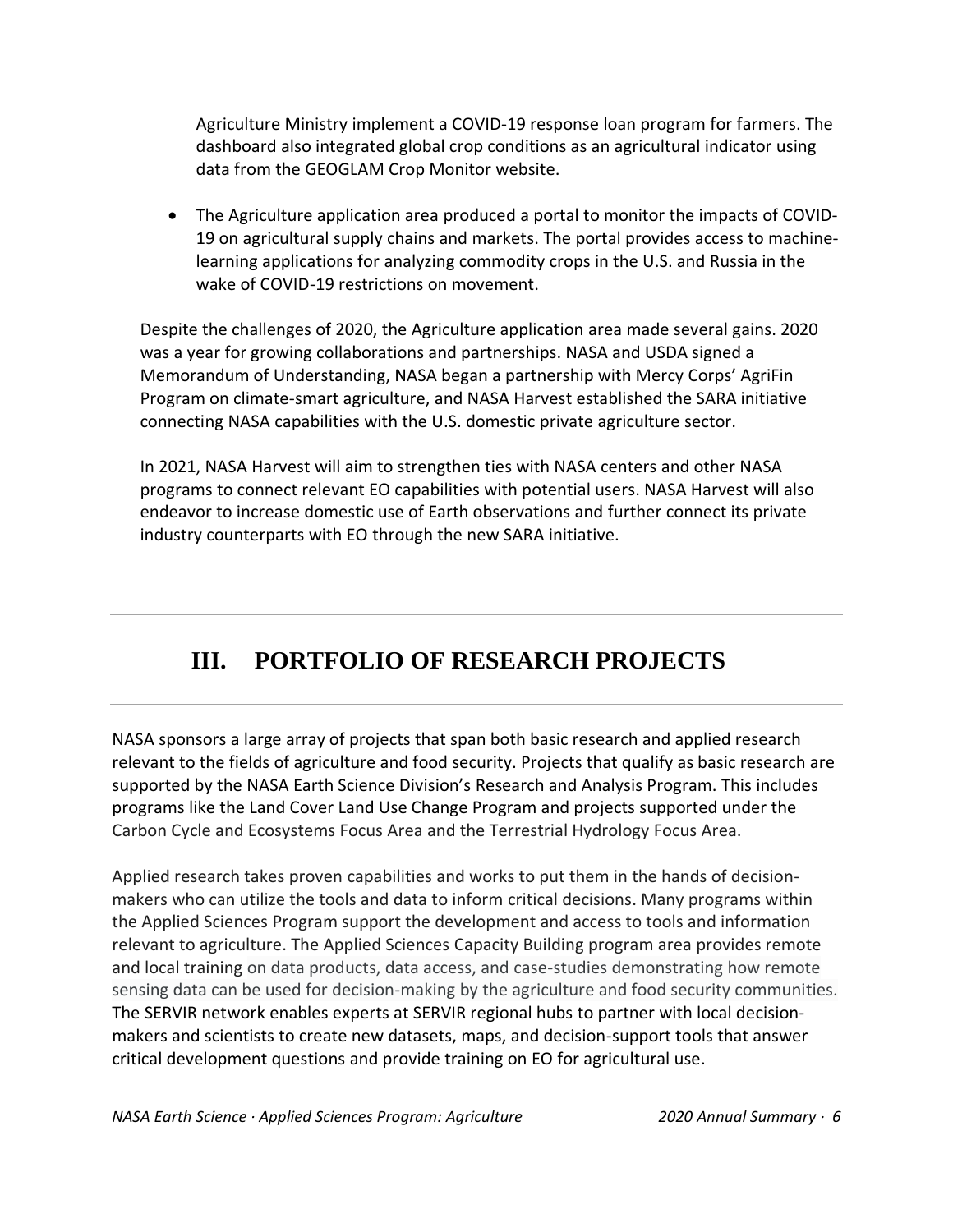The advancement of EO data applications for agriculture use is supported by both the Water Resources and the Agriculture application areas within the Applied Sciences Program. The Water Resources application area supports projects utilizing EO for better crop irrigation and management through use of improved evapotranspiration and soil moisture information. However, the vast majority of the agriculture application projects are supported by the Agriculture application area's NASA Harvest Program.

## *NASA Harvest 2020 Project Portfolio*

Throughout 2020 NASA Harvest funded partners to conduct 27 applied research projects. The projects represent a wide breadth of applications selected to advance crop mapping, crop statistics, crop yield, crop conditions, and cropping practices. The program also closed out two projects in 2020 and initiated two new projects through the program's project evaluation and selection process. The two new projects are:

- A project in conjunction with the Swiss Re Foundation, "Earth Observations for Field Level Agricultural Resource Mapping (EO-FARM)," uses Earth observation data to enhance food security and resilience in smallholder-dominated regions. Beginning with two pilot studies in Kenya and Mexico, the goal is to scale fundamental datasets globally and to support enhanced crop insurance programs.
- A project called, "Estimating Cropped Area and Production in the Feed the Future/Mali Zone of Influence," is underway in collaboration with Lutheran World Relief and USAID and is featured on the [NASA Applied Sciences website.](https://appliedsciences.nasa.gov/our-impact/story/eyeing-crop-conditions-fields-segou-mali)

## *Notable Achievements*

- NASA Harvest provided a rapid response to the Togolese government regarding a COVID-19-related request. Census data did not capture information pertaining to all small-holder farmers in Togo and access to ground data was inaccessible during the COVID-19 pandemic. The Togolese government requested NASA Harvest's assistance to identify the locations of all fields. NASA Harvest's Planet Inc. partners mobilized quickly to provide Harvest with access to additional mapping data, demonstrating agility of public-private partnerships. As a result, NASA Harvest was able to produce 10m resolution maps of the entire country within 10 days of the request. To address COVID-19 impacts on farmers, the Togolese government used the information provided by NASA Harvest to support a digital loan program providing relief to farmers that needed supplies and equipment.
- On August 10, 2020 a severe Derecho caused widespread damage across Iowa's key agricultural regions, bending and flattening crops over approximately one-third of the state. NASA Harvest used Synthetic Aperture Radar (SAR) data to estimate the damage extent and severity for different crop types across the state, quickly providing critical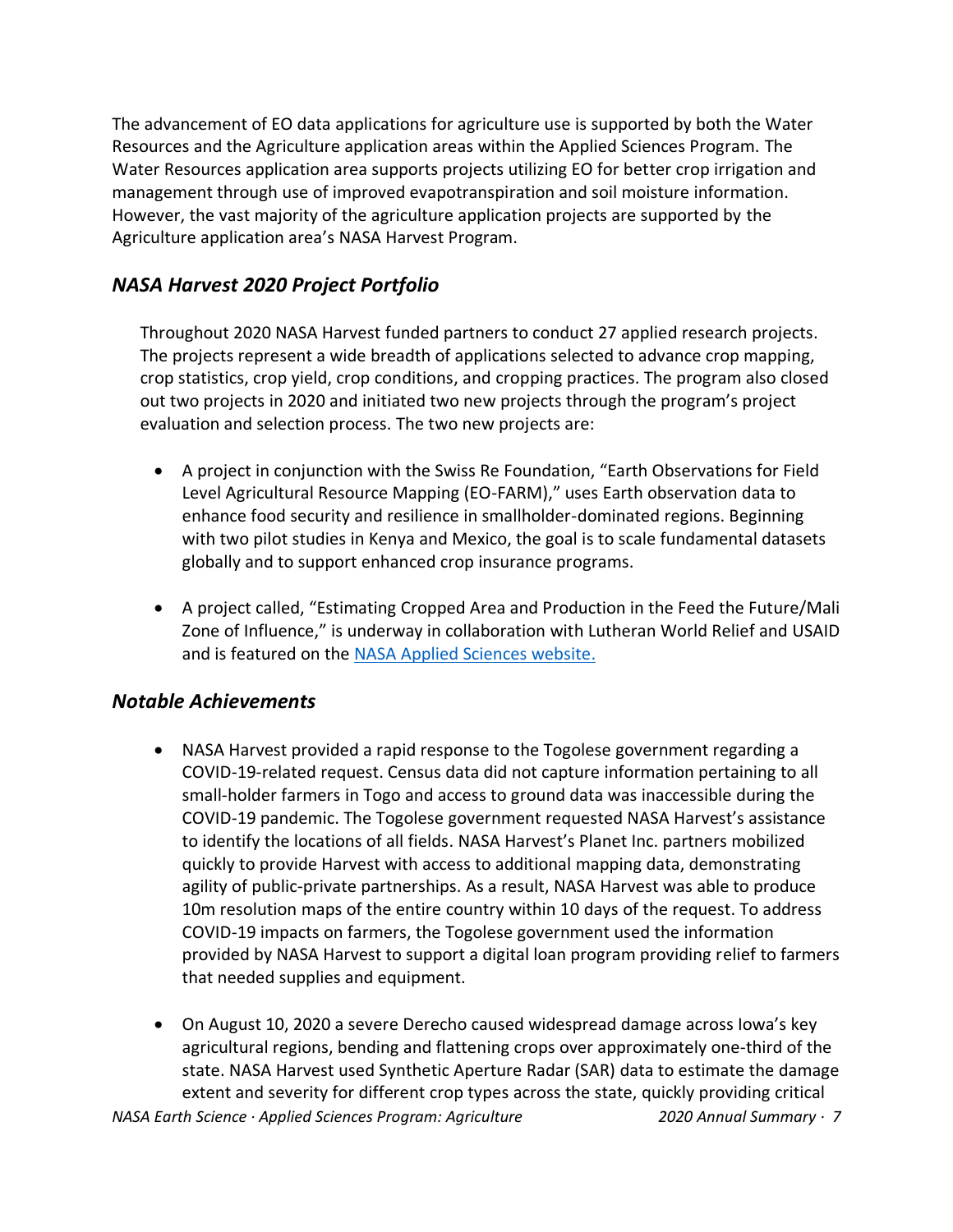information about the storm impacts on crops in the area. This work demonstrates how satellite imagery can enable rapid-response capabilities, which can be extremely valuable for government agencies, insurance companies, and agricultural economists in the wake of an unanticipated natural disaster where we lack in situ data.

- NASA Harvest partners at Stanford used satellite information to generate maps of crop yields and selected management factors in the Midwestern U.S. The satellitebased information helped generate several new insights into climate sensitivity and resilience including: (1) drought sensitivity for maize has increased ~50% since 2000; (2) no-till farming (a technique where soil is not disturbed via tilling) provides yield benefits, especially in dry summers; and (3) wet springs and late sowing continue to play important roles in limiting crop yields. The project team published a [paper in](https://www.nature.com/articles/s41597-020-00646-4)  *[Scientific Data](https://www.nature.com/articles/s41597-020-00646-4)* analyzing 20 years of satellite data for maize and soybean crops throughout the Midwestern U.S. In 2021, the team plans to integrate tillage and yield correlation data and tillage base maps into the Harvest Portal, the Harvest Program's repository for agricultural geospatial data.
- A team supported by NASA Harvest at the University of California, Santa Barbara is continuing to provide climate contributions to GEOGLAM's Crop Monitor for Early Warning and Crop Monitor for Agricultural Market Information System (AMIS) monthly reports. In 2020 the team incorporated forecast products (including Climate Hazards Group Infrared Precipitation With Stations [CHIRPS]-Global Ensemble Forecast System [GEFS] 15-day forecasts and SubX 4-week forecasts) into the regional writeups in the Crop Monitor for Early Warning reports and is currently providing a Global Climate Outlook section for both the AMIS and Early Warning reports. The team is helping develop seasonal forecast alerts for areas where forecast products indicate concern regarding the upcoming crop season. As an example, "Seasonal Forecast Alert over East Africa," published in September 2020, brought attention to the below-average seasonal rain forecast for East Africa in October, November, and December 2020, and the potential for a dry March, April, and May 2021. The team released a drought index dataset for Africa, which was highlighted on the NASA Harvest website and the NASA Harvest Twitter account. The forecast alert and work conducted by the team focusing on acute food insecurity in Sub-Saharn Africa were published on Agrilinks (an online forum for agriculture and food security professionals) and featured in an [American Association for the Advancement of](https://www.sciencemag.org/news/2020/04/how-team-scientists-studying-drought-helped-build-world-s-leading-famine-prediction) Science article about work on drought monitoring in collaboration with FEWS NET, USAID, and Harvest.
- A team working with Matt Hansen at the Global Land Analysis and Discovery Laboratory at the University of Maryland (UMD) is advancing global crop-type area estimation and mapping for commodity crops including wheat, soybeans, and corn, integrating yield estimation, as feasible. Harvest support enables the extension of their methods to different geographies via prototyping activities. The team is continuing work towards operational capability for crop monitoring and conducted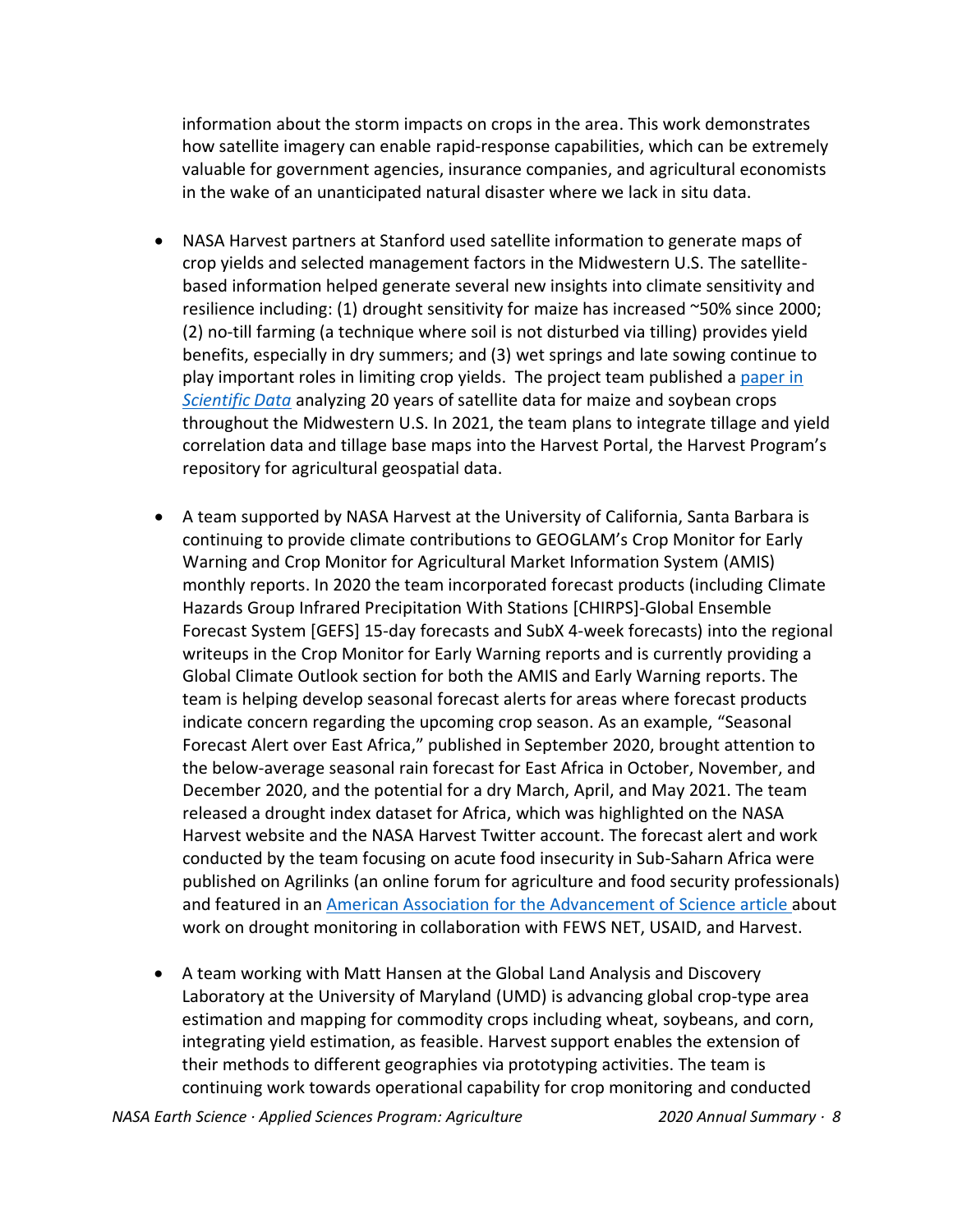field work in 2020 to validate South American and U.S. soybean/corn/wheat maps. In addition, the team collected ground data on U.S. soybean fields to be compared to USDA data in 2021.

## **IV. PROGRAM MANAGEMENT**

<span id="page-10-0"></span>In 2020, the NASA Administrator and USDA Secretary of Agriculture signed a joint Memorandum of Understanding (MOU). This agreement provides a foundation and a channel for NASA and USDA to easily collaborate, leverage each other's resources, and align efforts to advance the technology and information accessible for those working in the fields of agriculture and food security. This MOU exemplified the 2020 theme for the Agriculture application area: partnership development. NASA Harvest worked to develop new partnerships domestically and abroad (see more on partnerships in the Community Leadership section).

In 2020, NASA Harvest made efforts to better organize its partners, priorities, project deliverables, and public-facing program structure. The resulting approach includes clearly defined Impact Areas, Product and Method Areas, Focus Areas, Innovation Pathways, and Facilitating Mechanisms. The program's consortium model allows for a management and decision structure that promotes agility and responsiveness. This revamped structure expands upon 2019's strategic shift towards mission-focused and partner-led programmatic activities with the goal of improved buy-in from partners and additional uptake of Earth observations in agricultural applications.

Because the consortium is implemented by a university (UMD), its cross-coordination benefits are enabled by academic institutions and it has the ability to start, alter, or end projects quickly in direct response to stakeholder needs and shifting/emerging consortium priorities. In 2020, the Harvest Leadership Team (HLT) adjusted consortium partnerships, adding two new project partners and discontinuing completed projects.

The program improved tracking of projects involving funded partners and unfunded collaborators, and now documents all pre-defined deliverables, progress reports/project updates, potential synergies, and communications/outreach products. NASA Harvest also hosted a virtual consortium-wide roundtable in place of the in-person annual meeting. The HLT continues to conduct work plan meetings twice per year with each funded partner to review progress updates and deliverable timelines, define synergies, and adjust activities as needed.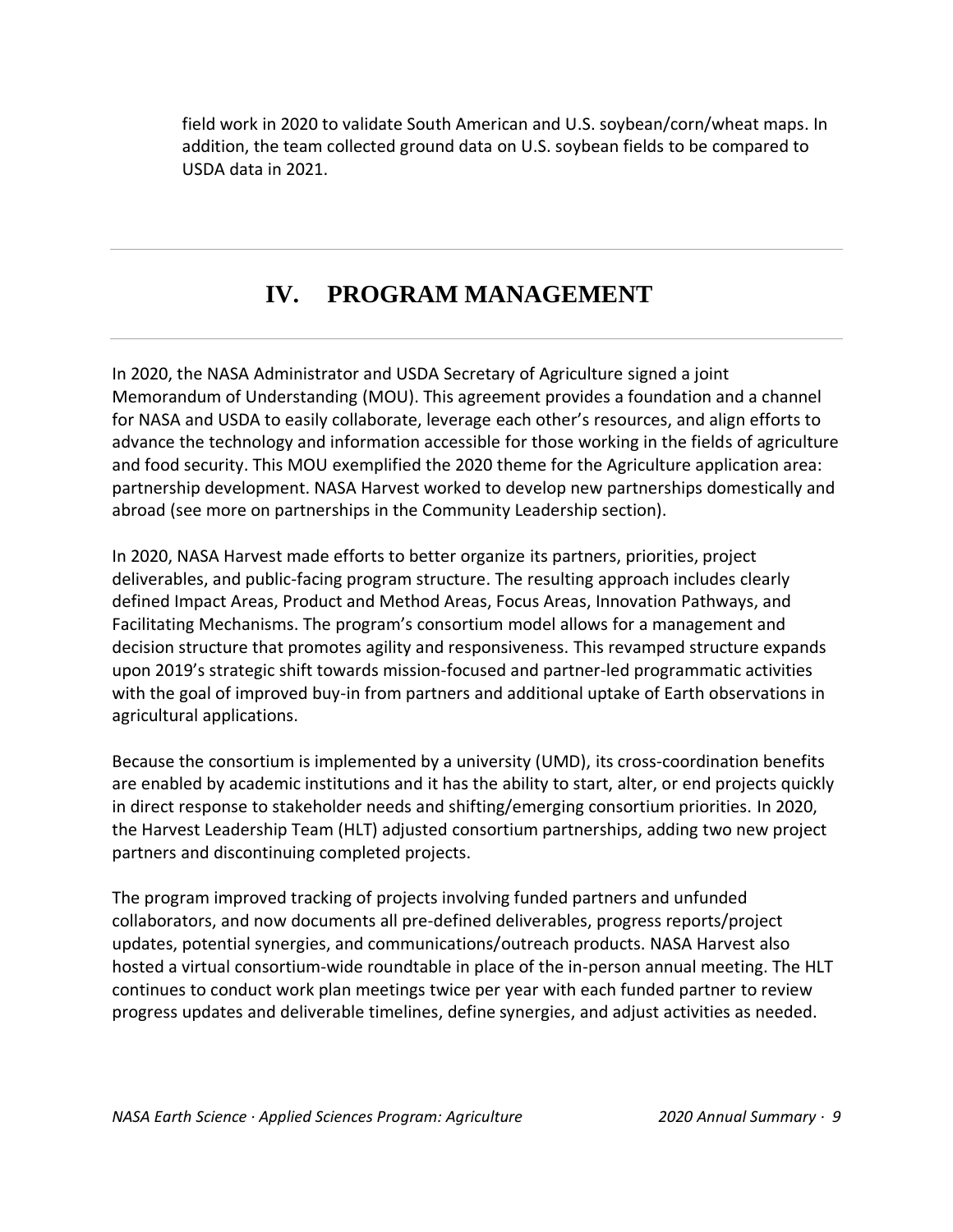The consortium empowers success by:

- leveraging expertise and resources across multiple actors toward the same goal in a noncompetitive environment,
- drawing upon the best information from world experts in the field,
- expanding outreach using a unified and authoritative voice (especially via NASA Harvest and GEOGLAM),
- maintaining flexibility to engage and disengage partners and projects through multiple modalities (funded, unfunded, leveraged, etc.),
- implementing a strategic and agile management structure focused on forging strong partnerships and trusting relationships, and
- employing strong leadership with support from NASA.

### *NASA Harvest Coordination with Other NASA Programs and Centers*

NASA Harvest engages with NASA centers to share capabilities and regularly communicates with various researchers working on Land Data Assimilation System (LDAS) and the Landsat Science team. NASA Harvest collaborates with the Land Cover Land Use Change Science Team and works with external partners on fine-resolution data evaluations. The program engages with various science teams and working groups focused on missions and sensors including the upcoming NASA- Indian Space Research Organization (ISRO) Synthetic Aperture Radar (NISAR) mission, Moderate Resolution Imaging Spectroradiometer (MODIS) – Visible Infrared Imaging Radiometer Suite (VIIRS) capabilities, and NASA's Land Atmosphere Near real-time Capability for Earth Observing System (EOS) (LANCE). In addition, the NASA Harvest team is working closely with the Landsat communications team to prepare for the Landsat 9 launch and highlight NASA Harvest work that utilizes Landsat.

The program also connects with the Applied Sciences SERVIR Program by supporting local trainings and engaging with the SERVIR teams on topics relevant to agriculture. In 2020, NASA Harvest worked with the teams developing the NASA COVID-19 Dashboard and the NASA/ESA/JAXA Trilateral COVID-19 Dashboard to integrate maps developed by NASA Harvest into those platforms.

#### *Communications*

NASA Harvest excels at connecting with the community. The program runs a robust Twitter account (@HarvestProgram), in addition to maintaining a regularly updated website and issuing periodic newsletters. During 2020, the NASA Harvest communications team made a concerted effort to coordinate and align its efforts with NASA's communications. NASA Harvest participated in weekly meetings with the communications team of NASA Earth Science Division to brief leadership and coordinate activities as needed. A broader audience was reached when NASA communications channels shared news and stories of agriculture applications. In 2020, two NASA Harvest agriculture stories were showcased on the NASA.gov website and four were featured on the NASA Applied Sciences site. These stories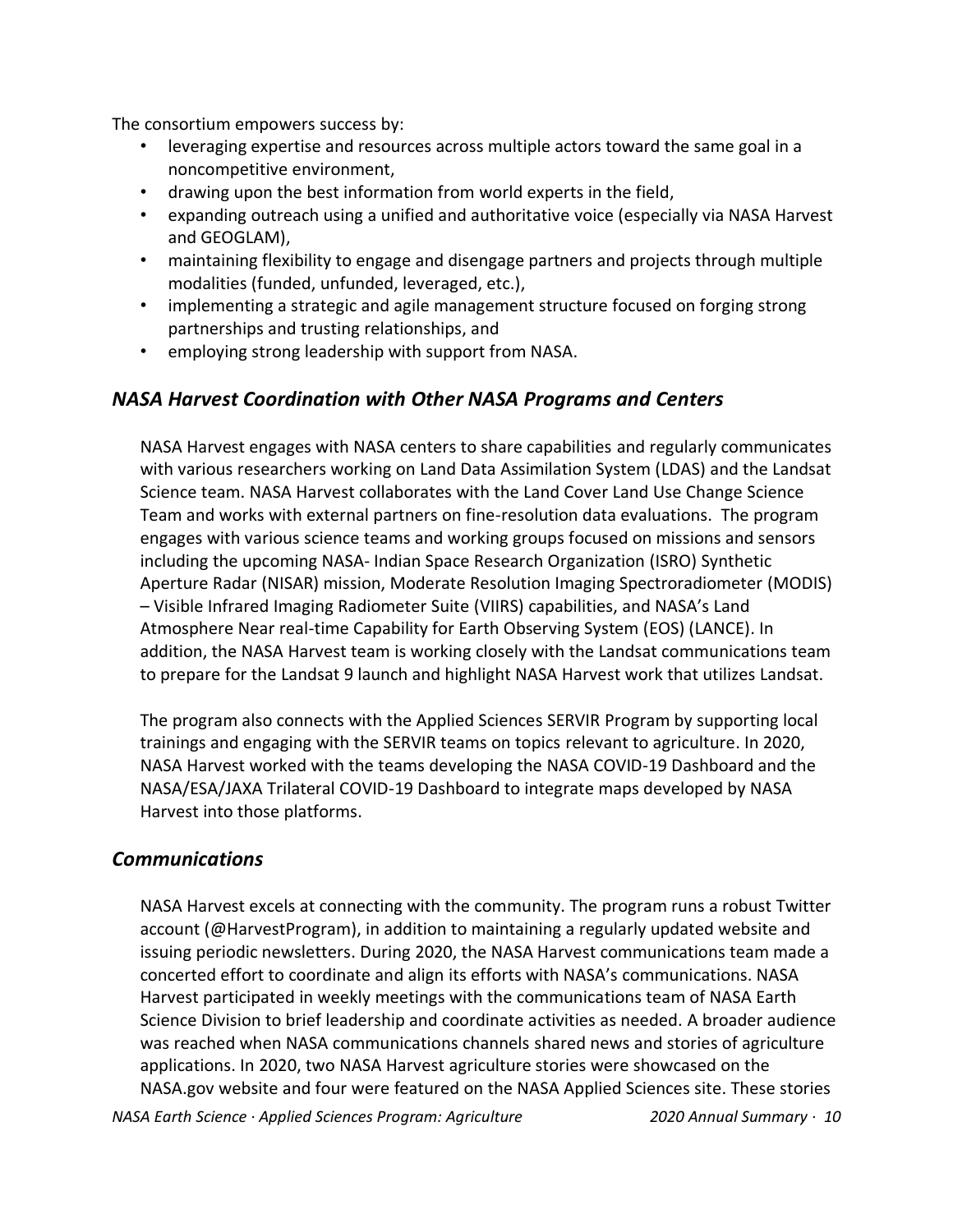and the successes of the Agriculture application area were also promoted through NASA's social media accounts including Facebook, Twitter, and Instagram.

The NASA Harvest website underwent some improvements in 2020 including a reorganization to enable more intuitive navigation. A new "NASA Agriculture Activities" page highlights the four areas of NASA agriculture activity, the partner page was revamped, and the site provides a stronger emphasis on focus areas. The NASA Harvest website, hosted and managed by the University of Maryland, had over 60,000 visits in 2020 with the most visitors hailing from the U.S., China, India, Argentina, and the United Kingdom.

The NASA Harvest team also redesigned the [Harvest Newsletter](https://nasaharvest.org/nasa-harvest-newsletter) and began monthly publication, highlighting recent stories about partner accomplishments and upcoming events. The newsletter reaches over 900 active subscribers through voluntary sign-up on the website, with the number of subscribers consistently increasing each month.

The program uses the Harvest Twitter account to promote partner accomplishments, Harvest website stories, and agriculture/remote sensing/EO work accomplished by the larger remote-sensing community. At the end of 2020, the account had almost 4,000 followers and the average number of impressions (the number of people who viewed Harvest tweets) reached nearly 150,000 individuals per month!

# **V. COMMUNITY LEADERSHIP**

<span id="page-12-0"></span>NASA's Agriculture application area is able to contribute data, applications, knowledge, and experience to the field of agriculture and has established itself as a trusted source for information and guidance.

Agriculture application area team members were invited to give numerous presentations in 2020. For example, one team member gave a presentation to the Colombian Senate in the context of "Food Security for Colombia," which covered NASA Harvest, GEOGLAM, and Agricultural Monitoring in the Americas (AMA). In addition, a NASA Harvest team member was invited by Project Geospatial to speak about program activities in Africa and the impact the work has had in Eastern Africa. Project Geospatial is a podcast and movement dedicated to increasing education and awareness of geospatial technology, industry best practices, and community resources.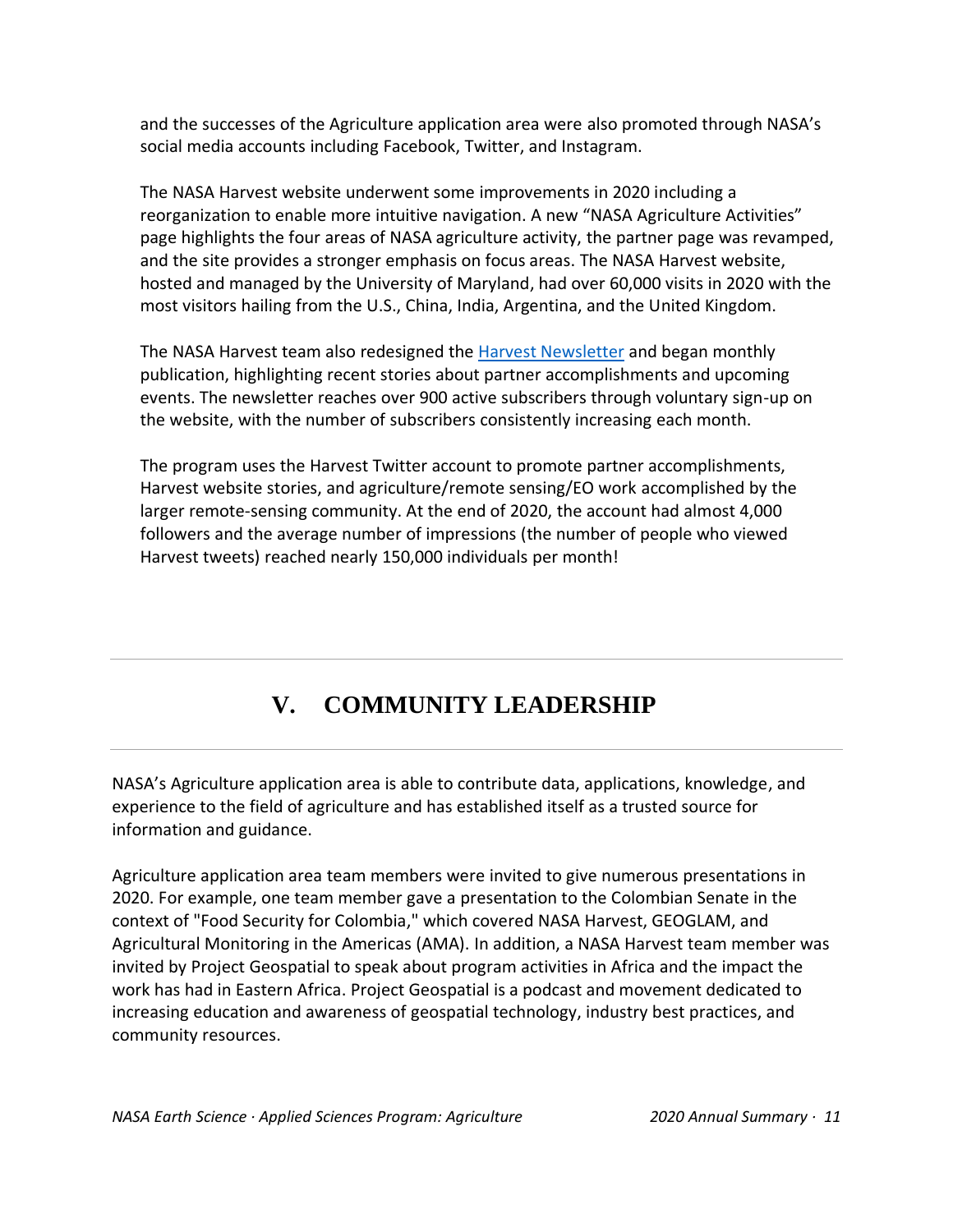## *2020 Emerging Technologies Workshop*

The 2020 NASA Harvest Emerging Technologies Workshop was held on February 25-27 at the National Agricultural Library in Beltsville, Maryland. The meeting was co-sponsored by NASA Harvest, the [USDA,](https://www.usda.gov/) and [Agriculture and Agri-Food Canada](http://www.agr.gc.ca/eng/agriculture-and-agri-food-canada/?id=1395690825741) and was held in coordination with the [GEOGLAM](https://nasaharvest.org/project/geo-global-agricultural-monitoring-geoglam-initiative) Program. The focus of the workshop was to share up-todate results and advances pertaining to operational agricultural monitoring via Earth Observations (EO) from the research community and to define gaps and challenges for the operational user community. Recognizing that significant advances in EO missions and data use are being made in the private sector, the workshop organizers invited NASA Harvest private sector partners to share their recent developments. The workshop presentations and discussion were aimed at:

- identifying priority areas for operational research and development activities;
- enhancing the "community research agenda;"
- identifying applications that are approaching readiness levels suitable for transition to operational application;
- identifying promising new satellite missions, technologies, data initiatives, and applications that would meet operational information needs; and
- discussing ideas for future national and international collaboration to strengthen agricultural monitoring.

The workshop hosted 78 participants, including a number of international NASA Harvest partners. Sessions focused on a wide range of topics including agency updates and priorities, improved methods to estimate crop status and yield, fine-resolution EO data and its use, data fusion and applications, EO missions, high-performance cloud computing, recent developments in soil moisture monitoring, private sector technical innovations, and new contexts for agricultural monitoring. Breakout discussion groups focused on cloud computing, public-private partnerships, soil moisture and evapotranspiration, and crop type and yield estimation; these groups sparked interactive discussion and encouraged collaboration between partners with overlapping activities.

## *Data and Knowledge Sharing*

NASA Harvest provided several successful open platforms for agriculture data, completing three releases in 2020:

- The [Harvest Portal,](https://harvestportal.org/) which will serve as the data clearinghouse for the Harvest supported projects, Global Agricultural Monitoring (GLAM) system, and Crop Monitor reports.
- GLAM system updates, with two versions available for global use and a customized [GLAM Brasil](https://www.glam.nasaharvest.org/brasil/) interface, which is currently receiving widespread media attention in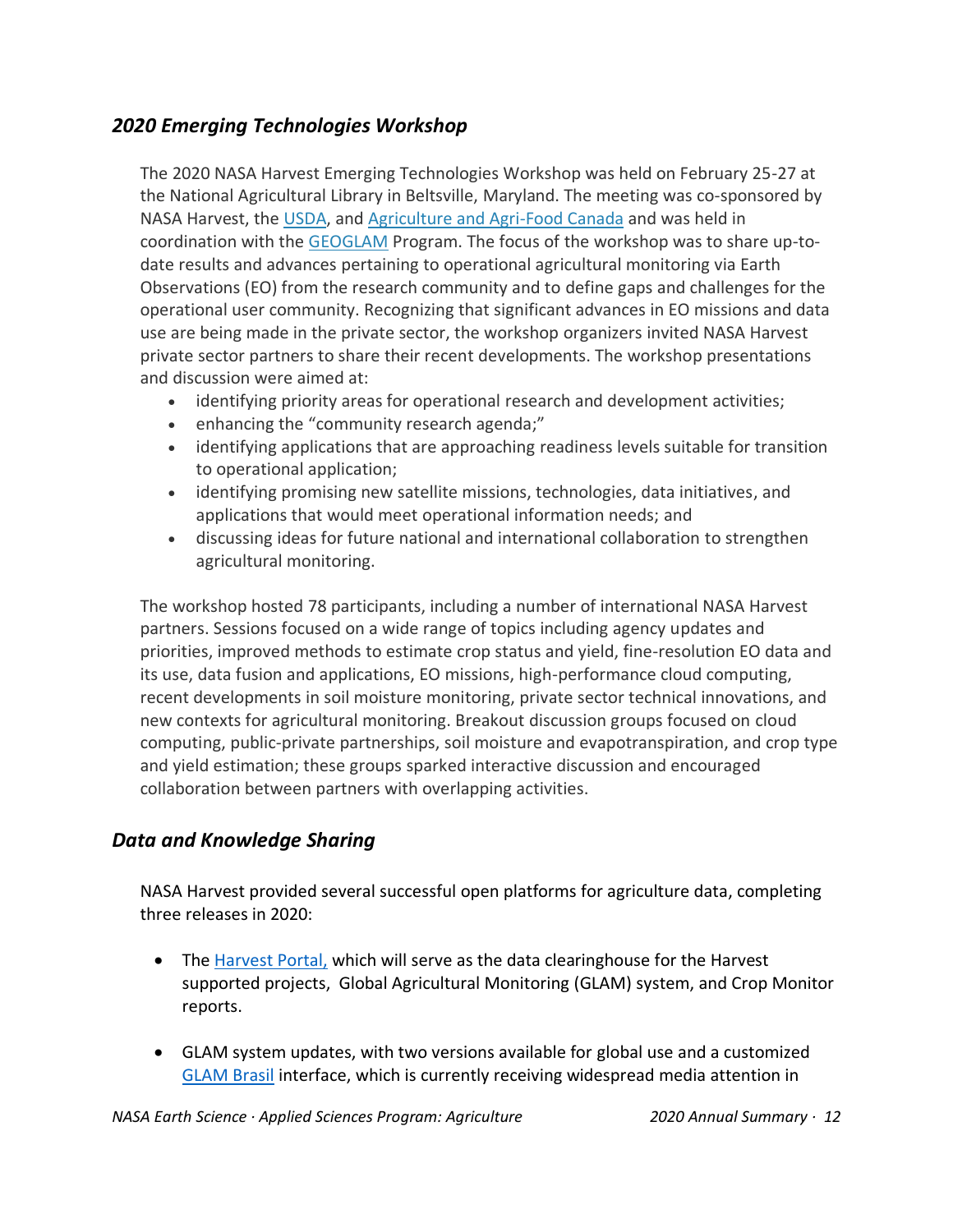Argentina and is used regularly by partners of the Buenos Aires Grain Exchange to develop their weekly outlook on crops.

• A Crop Monitor Exploration Tool, which was developed by the NASA Harvest Hub team now ingests automated condition plots. The tool was developed to monitor various Earth observation (EO) variables that convey crop condition. The data was then used to develop the Global Earth Observations for Crop Inventory Forecasting (GEOCIF) system for yield forecasting.

## *Public-Private Partnerships*

Public-Private Partnerships (PPP) are high-priority innovation mechanisms for reaching Harvest's goals. Harvest has three PPP objectives:

- 1. Establish successful partnerships with diverse actors and engagement modalities
- 2. Convene key actors to facilitate collaboration via forthcoming collaborative forum for agricultural industry partners
- 3. Document outcomes, successful business models, and best-practices as a community good

NASA Harvest is launching the SARA initiative as an innovative forum for researchers and private industry. SARA will enable these parties to come together to advance EO-based integrative methods and knowledge about the adoption and impacts of sustainable and regenerative agriculture techniques including cover crop utilization and reduced/conservation tillage. SARA was developed to address a changing climate, growing food insecurity, and soil degradation. SARA's objective is to empower transparent, scalable science and solutions for sustainable and regenerative agriculture adoption and evaluation through multisource data and model integration. Initially, SARA will work with agricultural stakeholders to identify key knowledge priorities, convene top scientists to answer critical questions about agricultural land use, and develop map products of agricultural land use practices and outcomes.

NASA Harvest is also involved in ongoing partnerships through which it has collaborated to launch new application projects. NASA Harvest has bilateral partnerships with consumerpackaged goods (CPGs) manufacturers, space data providers, analytics services and input companies. Harvest has also started a data-sharing agreement with Planet Inc. to enable crop mapping activities and initiated a field-level agricultural resource mapping project with the Swiss Re Foundation. Examples of Harvest PPP projects include the following:

• SIMA, a digital agriculture company based in Argentina, wanted to forecast crop yields for the farmers supported by the company's digital application. NASA Harvest and SIMA entered into a public-private partnership to use Harvest technology to accurately determine crop yields at field scale. This tool was operationalized starting in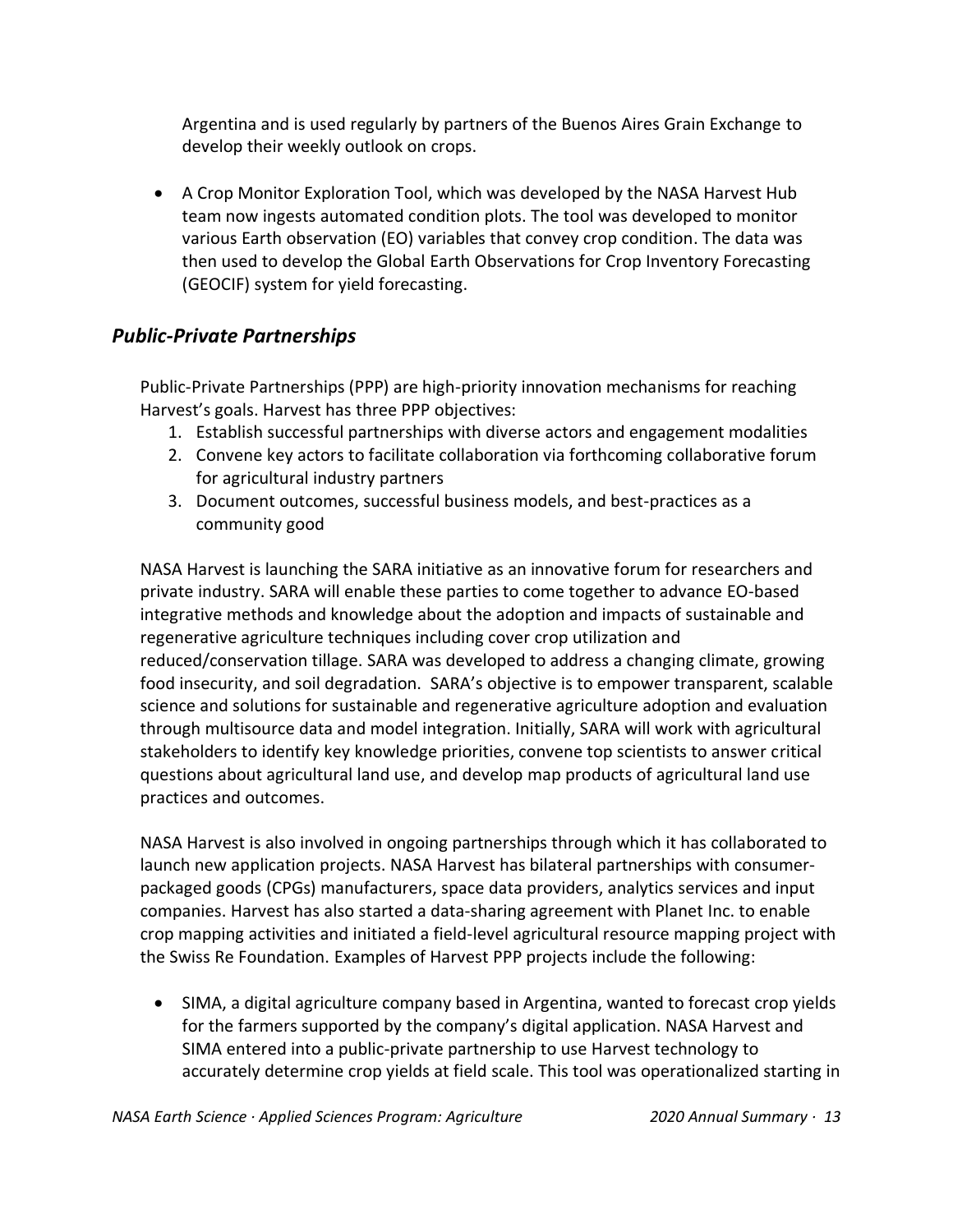Fall 2020 and is helping farmers improve their profits through better predictability of crop yields on their farms.

- The Earth Observations for Field Level Agricultural Resource Mapping (EO-FARM) project co-funded by Swiss Re Foundation officially began in 2020. Beta testing is to be implemented in Kenya through collaboration with the Ministry of Agriculture Livestock Fisheries (MoALF), followed by a pilot study in Mexico to generalize methodology in partnership with the International Maize and Wheat Improvement Center (CIMMYT).
- NASA Harvest has partnered with CropX, a global leader in soil analytics for agriculture, to provide farmers and industry experts with the data and information they need to improve farming sustainability by conserving resources and improving crop yields. Over a 12-month time period, the pilot program will establish parameters for water usage estimates, yield prediction, and soil quality and land usage assessments based on multiple crop-growing cycles.

## *Enabling Early Career Scientists*

Most importantly, the NASA Harvest team is enabling young scientists to utilize NASA data and Earth observations. The program hired seven graduate and undergraduate students in 2020 as part of a Harvest education expansion effort toprovide opportunities and mentorship for young scientists.

## **VI. INTERNATIONAL ACTIVITIES**

<span id="page-15-0"></span>Through NASA Harvest, the Agriculture application area has established a strong presence in the international fields of agriculture and food security. NASA Harvest represents NASA's EO capabilities through participation in various international committees, advisory boards, and working groups including the Digital Earth Africa Technical Advisory Committee (TAC). For example, in Central and South America, NASA Harvest worked to grow the Agricultural Monitoring in the Americas (AMA) initiative. The AMA working group expanded in 2020 to include over 25 participants from nine countries and intergovernmental authorities.

Other connections include support of GEOGLAM and the introduction of NASA Harvest to the European Delegation at the World Food Program's Uganda offices to facilitate synergies with an upcoming pro-resilience action project led by World Food Programme (WFP), Food and Agriculture Organization (FAO) and Office of the Prime Minister, Uganda. The Harvest team also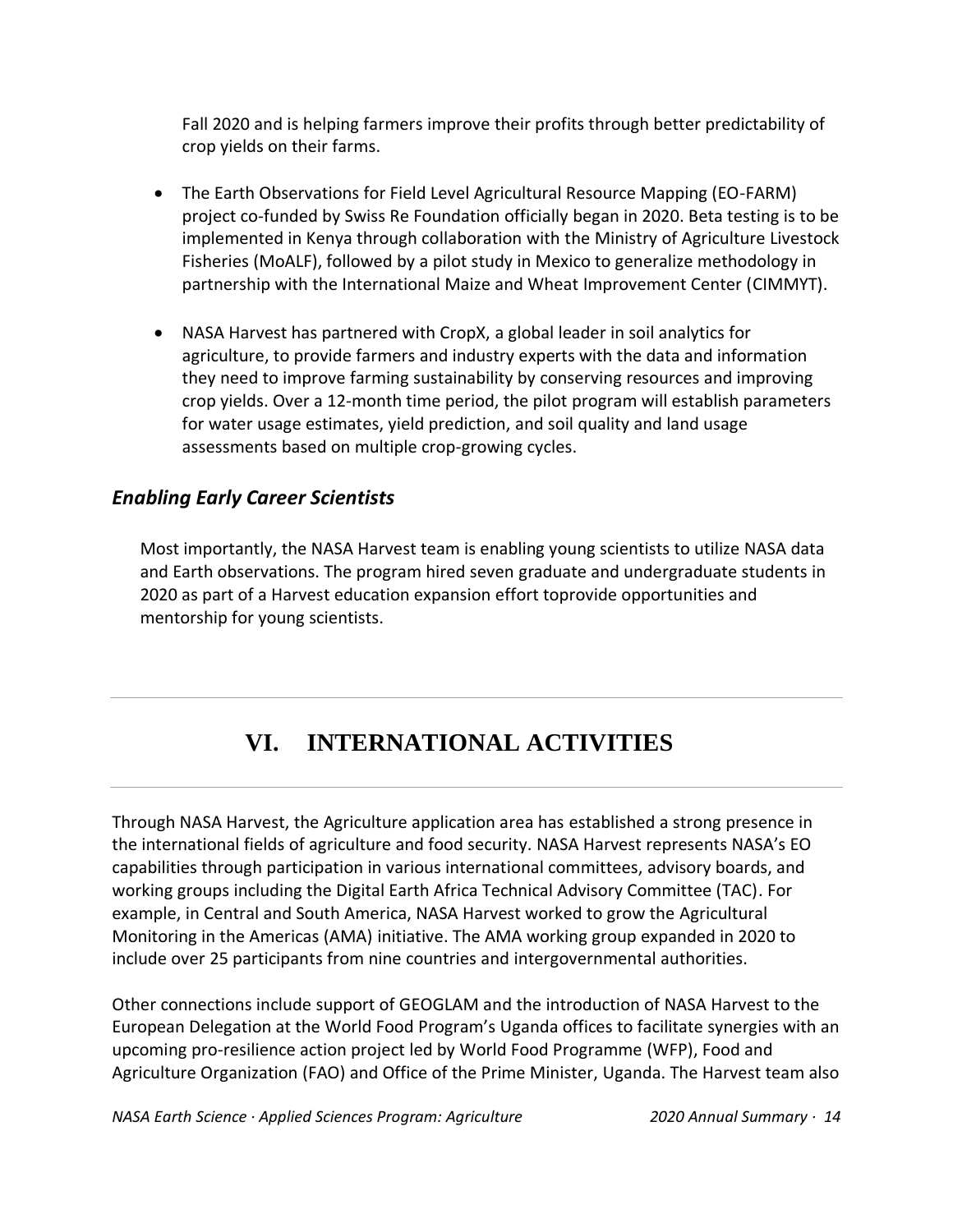met with the Second Secretary of Diplomatic Career, Embassy of Panama, to discuss potential collaboration and to provide advice on implementing the Government of Panama's plan to invest in digital agriculture. In addition to representing NASA on committees, in meetings, and at various international events, the NASA Harvest team has supported many international application projects throughout 2020. See the [NASA Harvest website](https://nasaharvest.org/projects) for a list of the program's international activities and funded projects.

## *Education and Technology Transfer*

In 2020, Harvest team members led various trainings to the community on the use of particular EO-based tools to meet the needs of a community or specific stakeholder. A Harvest team member led four trainings in Mali on Systems Applications and Products (SAP) in Data Processing . In addition, remote training was conducted by for Conab Brasil on the updated GLAM system.

## *Group on Earth Observations Global Agricultural Monitoring Initiative (GEOGLAM)*

NASA Harvest is instrumental in Group on Earth Observations Global Agricultural Monitoring Initiative (GEOGLAM) leadership, and provides critical support for the GEOGLAM activities led by Harvest. Harvest coordinates the monthly GEOGLAM [Crop Monitor for AMIS](https://nasaharvest.org/project/geoglam-crop-monitor-amis) and [Crop Monitor for Early Warning](https://nasaharvest.org/project/geoglam-crop-monitor-early-warning) reports, staffs the GEOGLAM Secretariat position, and Harvest staff serve as co-leads for the Committee on Earth Observation Satellites (CEOS) Ad Hoc Team for GEOGLAM and on regional networks (e.g., AmeriGEOSS, GEOGLAM Latinoamerica, and AfriGAM). NASA Harvest leaders also led the GEOGLAM Essential Agricultural Variables teleconference.

The GEOGLAM Crop Monitor reports provide the Agricultural Market Information System (AMIS) with an international and transparent multi-source, consensus assessment of crop growing conditions, crop status, and agro-climatic conditions likely to impact global production. This activity covers the four primary crop types (wheat, maize, rice, and soy) within the main agricultural regions of the AMIS countries.

In 2020, GEOGLAM published four Crop Monitor for AMIS reports and four Crop Monitor for Early Warning reports, including new special reports and updates on Lake Chad Basin Conflict and Violence Issues (August) and the Democratic People's Republic of Korea's August Rainfall and Flooding situation (September). The Crop Monitor data and reports were showcased in a special feature in an FAO Crop Prospects and Food Situation Quarterly Report in an article titled, "The GEOGLAM Crop Monitor: Reducing uncertainty in support of agricultural decision making". Many government agencies reference the Crop Monitor when making critical decisions